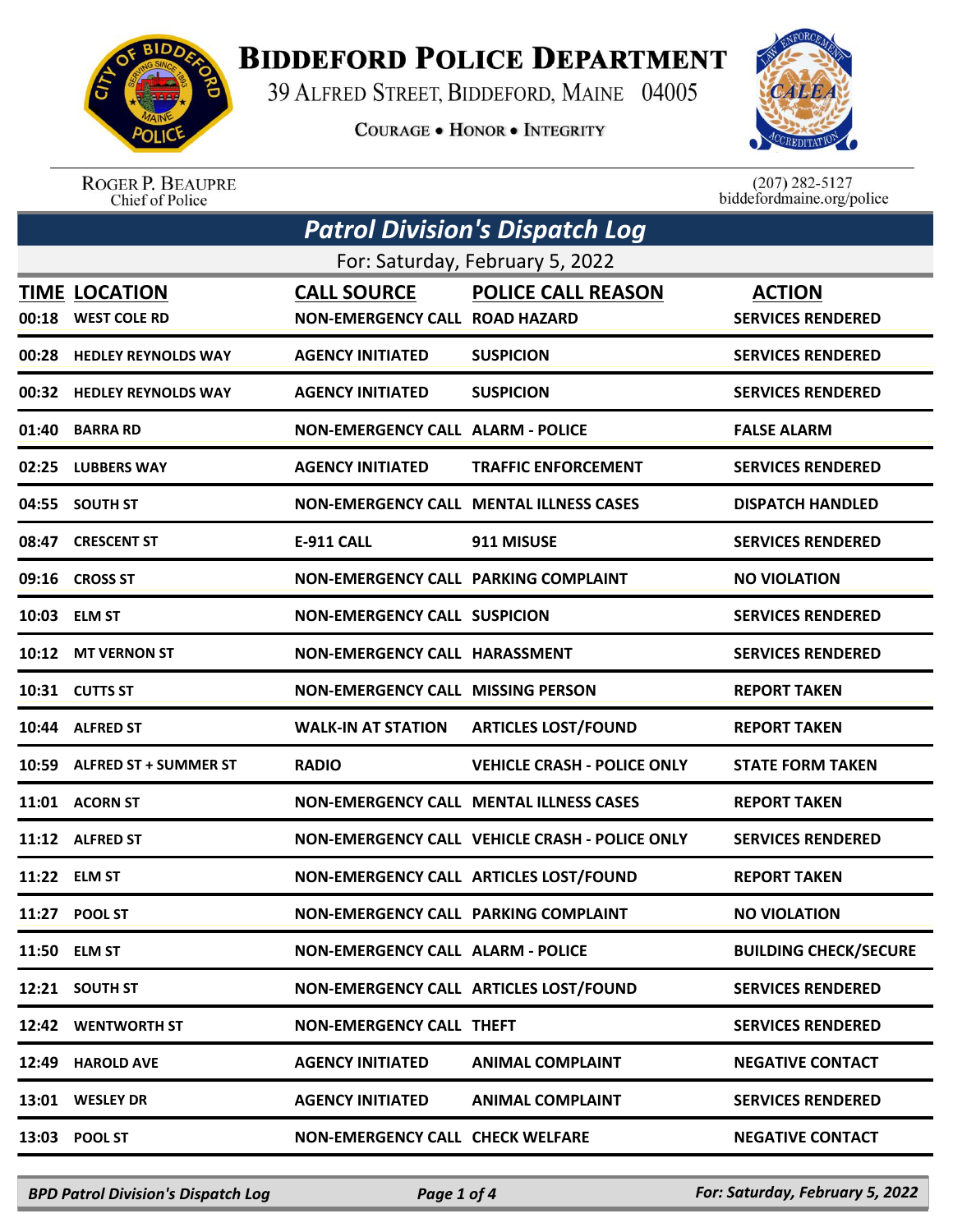|                                                                                                                                    | <b>TIME LOCATION</b>                           | <b>CALL SOURCE</b>                       | <b>POLICE CALL REASON</b>                                                   | <b>ACTION</b>                |  |
|------------------------------------------------------------------------------------------------------------------------------------|------------------------------------------------|------------------------------------------|-----------------------------------------------------------------------------|------------------------------|--|
|                                                                                                                                    | 13:18 NEWTOWN RD                               | <b>AGENCY INITIATED</b>                  | <b>ANIMAL COMPLAINT</b>                                                     | <b>SERVICES RENDERED</b>     |  |
|                                                                                                                                    | 13:28 ELM ST + DRAPEAU ST                      | NON-EMERGENCY CALL ROAD HAZARD           |                                                                             | <b>SERVICES RENDERED</b>     |  |
|                                                                                                                                    | 13:31 WINDMILL PT                              | <b>AGENCY INITIATED</b>                  | <b>ANIMAL COMPLAINT</b>                                                     | <b>SUMMONS ISSUED</b>        |  |
|                                                                                                                                    | <b>CHARGE: KEEPING UNLICENSED DOG</b>          |                                          | DEFENDANT: CIVIL VIOLATION BY A FEMALE  AGE: 58  RESIDENT OF: BIDDEFORD, ME |                              |  |
|                                                                                                                                    | 13:36 MAIN ST                                  |                                          | NON-EMERGENCY CALL VEHICLE CRASH - POLICE ONLY                              | <b>SERVICES RENDERED</b>     |  |
|                                                                                                                                    | 13:43 ORCHARD ST                               | <b>NON-EMERGENCY CALL CHECK WELFARE</b>  |                                                                             | <b>SERVICES RENDERED</b>     |  |
|                                                                                                                                    | 13:45 POOL ST                                  | <b>AGENCY INITIATED</b>                  | <b>ANIMAL COMPLAINT</b>                                                     | <b>NEGATIVE CONTACT</b>      |  |
|                                                                                                                                    | 14:01 DECARY RD                                | <b>AGENCY INITIATED</b>                  | <b>ANIMAL COMPLAINT</b>                                                     | <b>SERVICES RENDERED</b>     |  |
|                                                                                                                                    | 14:14 BARRA RD                                 | <b>NON-EMERGENCY CALL ALARM - POLICE</b> |                                                                             | <b>BUILDING CHECK/SECURE</b> |  |
|                                                                                                                                    | 14:22 GUINEA RD + PROCTOR RD                   | NON-EMERGENCY CALL ANIMAL COMPLAINT      |                                                                             | <b>WARNING ISSUED</b>        |  |
|                                                                                                                                    | 14:46 WEST ST                                  | <b>NON-EMERGENCY CALL SUSPICION</b>      |                                                                             | <b>SERVICES RENDERED</b>     |  |
|                                                                                                                                    | 14:55 ALFRED ST                                | <b>WALK-IN AT STATION</b>                | <b>HARASSMENT</b>                                                           | <b>REFERRED OTHER AGENCY</b> |  |
|                                                                                                                                    | 15:37 PIKE ST                                  | NON-EMERGENCY CALL ANIMAL COMPLAINT      |                                                                             | <b>GONE ON ARRIVAL</b>       |  |
|                                                                                                                                    | 15:59 BRADBURY ST + QUIMBY ST AGENCY INITIATED |                                          | <b>TRAFFIC ENFORCEMENT</b>                                                  | <b>SUMMONS ISSUED</b>        |  |
|                                                                                                                                    | <b>CHARGE: FAILURE TO REGISTER VEHICLE</b>     |                                          | DEFENDANT: BETSY ROSE KNOX  AGE: 55  RESIDENT OF: BIDDEFORD, ME             |                              |  |
|                                                                                                                                    | 16:18 PROSPECT ST                              |                                          | NON-EMERGENCY CALL CRIM THREAT / TERRORIZING                                | <b>REPORT TAKEN</b>          |  |
|                                                                                                                                    | 17:00 ALFRED ST                                | <b>AGENCY INITIATED</b>                  | <b>OUT FOR FOLLOW UP</b>                                                    | <b>SERVICES RENDERED</b>     |  |
|                                                                                                                                    | 17:02 WENTWORTH ST                             | E-911 CALL                               | <b>SUSPICION</b>                                                            | <b>SERVICES RENDERED</b>     |  |
|                                                                                                                                    | 17:05 ELM ST                                   | <b>AGENCY INITIATED</b>                  | <b>OUT FOR FOLLOW UP</b>                                                    | <b>SERVICES RENDERED</b>     |  |
|                                                                                                                                    | 17:10 ALFRED ST                                | <b>NON-EMERGENCY CALL TRAFFIC LIGHTS</b> |                                                                             | <b>SERVICES RENDERED</b>     |  |
|                                                                                                                                    | 17:13 ELM ST + GRAYSON ST                      | <b>AGENCY INITIATED</b>                  | <b>TRAFFIC ENFORCEMENT</b>                                                  | <b>NO VIOLATION</b>          |  |
|                                                                                                                                    | 17:27 GRAHAM ST                                | <b>AGENCY INITIATED</b>                  | <b>TRAFFIC ENFORCEMENT</b>                                                  | <b>WARNING ISSUED</b>        |  |
|                                                                                                                                    | 33 YEAR-OLD OPERATOR FROM BIDDEFORD, ME        |                                          |                                                                             |                              |  |
| <b>TRAFFIC WARNING: FAILING TO NOTIFY STATE OF NAME AND ADDRESS CHANGE</b><br><b>TRAFFIC WARNING: FAILING TO STOP AT STOP SIGN</b> |                                                |                                          |                                                                             |                              |  |
|                                                                                                                                    | 17:31 PRECOURT ST + ELM ST                     | NON-EMERGENCY CALL DISABLED VEHICLE      |                                                                             | <b>SERVICES RENDERED</b>     |  |
|                                                                                                                                    | 17:40 GRAHAM ST + DENTAL AVE                   | <b>AGENCY INITIATED</b>                  | <b>TRAFFIC ENFORCEMENT</b>                                                  | <b>SUMMONS ISSUED</b>        |  |
| DEFENDANT: ALICIA A LUMBERG MARCOTTE  AGE: 37  RESIDENT OF: BIDDEFORD, ME                                                          |                                                |                                          |                                                                             |                              |  |
| <b>CHARGE: OPERATING WITH EXPIRED LICENSE OVER 90 DAYS</b><br><b>TRAFFIC CITATION: OAS - FAILURE TO PAY FINE</b>                   |                                                |                                          |                                                                             |                              |  |
| <b>TRAFFIC WARNING: OPERATING WITHOUT HEADLIGHTS AFTER DARK</b>                                                                    |                                                |                                          |                                                                             |                              |  |
|                                                                                                                                    |                                                |                                          |                                                                             |                              |  |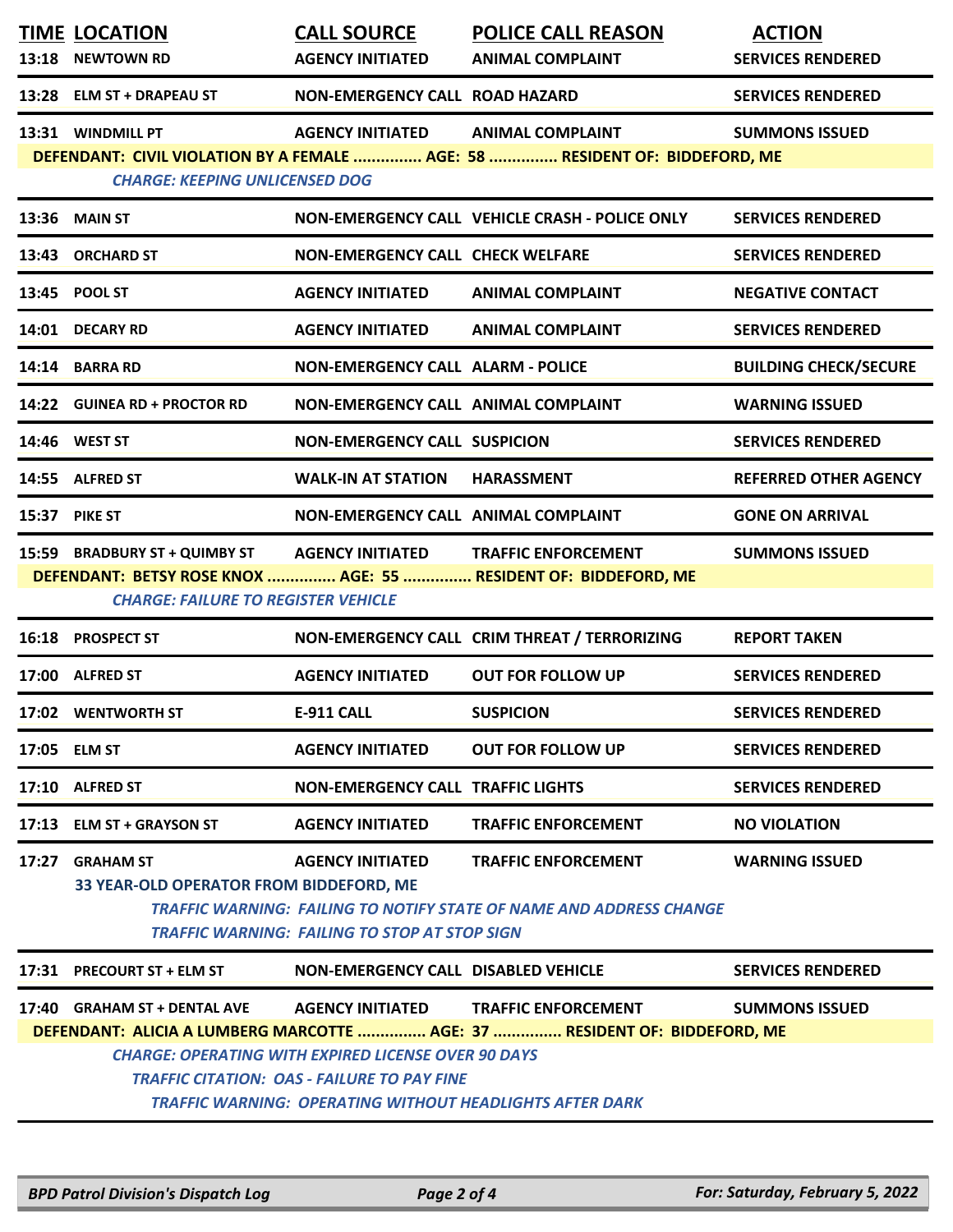|       | <b>TIME LOCATION</b><br><b>ALFRED ST</b>                                                                               | <b>CALL SOURCE</b><br><b>AGENCY INITIATED</b>                  | <b>POLICE CALL REASON</b>                                       | <b>ACTION</b>                |  |  |
|-------|------------------------------------------------------------------------------------------------------------------------|----------------------------------------------------------------|-----------------------------------------------------------------|------------------------------|--|--|
| 17:47 | 33 YEAR-OLD OPERATOR FROM SACO, ME                                                                                     |                                                                | <b>TRAFFIC ENFORCEMENT</b>                                      | <b>WARNING ISSUED</b>        |  |  |
|       |                                                                                                                        |                                                                | <b>TRAFFIC WARNING: OPERATING WITHOUT HEADLIGHTS AFTER DARK</b> |                              |  |  |
|       | 17:56 MAIN ST + EMERY ST                                                                                               | <b>AGENCY INITIATED</b>                                        | <b>TRAFFIC ENFORCEMENT</b>                                      | <b>SUMMONS ISSUED</b>        |  |  |
|       |                                                                                                                        |                                                                | DEFENDANT: ASMA ASAD SAEED  AGE: 23  RESIDENT OF: SHERBORN, MA  |                              |  |  |
|       | <b>CHARGE: OPERATE VEHICLE WITHOUT LICENSE</b>                                                                         |                                                                | <b>TRAFFIC WARNING: OPERATING WITHOUT HEADLIGHTS AFTER DARK</b> |                              |  |  |
|       | 18:16 CROSS ST                                                                                                         | NON-EMERGENCY CALL PARKING COMPLAINT                           |                                                                 | <b>UNFOUNDED</b>             |  |  |
|       | 18:18 POOL ST                                                                                                          | <b>NON-EMERGENCY CALL ALARM - POLICE</b>                       |                                                                 | <b>FALSE ALARM</b>           |  |  |
| 18:19 | <b>BOULDER WAY</b>                                                                                                     |                                                                | NON-EMERGENCY CALL RECOVERED STOLEN PROPERTY                    | <b>NO ACTION REQUIRED</b>    |  |  |
| 18:31 | <b>POOL ST</b>                                                                                                         | <b>AGENCY INITIATED</b>                                        | <b>OUT FOR FOLLOW UP</b>                                        | <b>SERVICES RENDERED</b>     |  |  |
|       | 18:37 LINCOLN ST                                                                                                       | E-911 CALL                                                     | <b>ASSIST: MEDICAL W/ ENGINE</b>                                | <b>TRANSPORT TO HOSPITAL</b> |  |  |
|       | 19:05 ELM ST                                                                                                           | <b>AGENCY INITIATED</b>                                        | <b>TRAFFIC ENFORCEMENT</b>                                      | <b>WARNING ISSUED</b>        |  |  |
|       | 74 YEAR-OLD OPERATOR FROM SCARBOROUGH, ME                                                                              |                                                                |                                                                 |                              |  |  |
|       | <b>TRAFFIC WARNING: FAILURE TO REGISTER VEHICLE</b><br><b>TRAFFIC WARNING: OPERATING WITHOUT HEADLIGHTS AFTER DARK</b> |                                                                |                                                                 |                              |  |  |
|       |                                                                                                                        |                                                                |                                                                 |                              |  |  |
|       | 19:15 ALFRED ST                                                                                                        | <b>WALK-IN AT STATION</b>                                      | <b>ALL OTHER</b>                                                | <b>SERVICES RENDERED</b>     |  |  |
|       | 19:34 SOUTH ST + MAPLEWOOD AVE                                                                                         | <b>AGENCY INITIATED</b>                                        | <b>TRAFFIC ENFORCEMENT</b>                                      | <b>WARNING ISSUED</b>        |  |  |
|       | <b>40 YEAR-OLD OPERATOR FROM DAYTON, ME</b>                                                                            | <b>TRAFFIC WARNING: FAILURE TO REGISTER VEHICLE</b>            |                                                                 |                              |  |  |
|       |                                                                                                                        |                                                                |                                                                 |                              |  |  |
| 19:39 | <b>WENTWORTH ST</b>                                                                                                    | <b>NON-EMERGENCY CALL SUSPICION</b>                            |                                                                 | <b>UNFOUNDED</b>             |  |  |
| 20:03 | <b>ALFRED ST</b>                                                                                                       | <b>AGENCY INITIATED</b>                                        | <b>TRAFFIC ENFORCEMENT</b>                                      | <b>WARNING ISSUED</b>        |  |  |
|       | 45 YEAR-OLD OPERATOR FROM OLD ORCHARD BEACH, ME                                                                        |                                                                |                                                                 |                              |  |  |
|       |                                                                                                                        | <b>TRAFFIC WARNING: OPERATING WITH INADEQUATE HEADLIGHTS</b>   |                                                                 |                              |  |  |
|       | 20:31 ALFRED ST                                                                                                        | <b>AGENCY INITIATED</b>                                        | <b>TRAFFIC ENFORCEMENT</b>                                      | <b>WARNING ISSUED</b>        |  |  |
|       | 34 YEAR-OLD OPERATOR FROM FALMOUTH, ME                                                                                 | <b>TRAFFIC WARNING: FAILURE TO OBEY TRAFFIC CONTROL DEVICE</b> |                                                                 |                              |  |  |
|       | 20:42 ALFRED ST                                                                                                        | <b>AGENCY INITIATED</b>                                        | <b>TRAFFIC ENFORCEMENT</b>                                      | <b>WARNING ISSUED</b>        |  |  |
|       | <b>19 YEAR-OLD OPERATOR FROM BELLINGHAM, MA</b>                                                                        |                                                                |                                                                 |                              |  |  |
|       |                                                                                                                        |                                                                | <b>TRAFFIC WARNING: OPERATING WITHOUT HEADLIGHTS AFTER DARK</b> |                              |  |  |
| 20:42 | <b>POOL ST</b>                                                                                                         | <b>NON-EMERGENCY CALL SUSPICION</b>                            |                                                                 | <b>NEGATIVE CONTACT</b>      |  |  |
| 20:44 | <b>MAIN ST</b>                                                                                                         | NON-EMERGENCY CALL DISTURBANCE / NOISE                         |                                                                 | <b>REPORT TAKEN</b>          |  |  |
| 21:00 | <b>BARRA RD + POMERLEAU ST</b>                                                                                         | <b>AGENCY INITIATED</b>                                        | <b>TRAFFIC ENFORCEMENT</b>                                      | <b>VSAC ISSUED</b>           |  |  |
|       | 27 YEAR-OLD OPERATOR FROM SOUTH BOSTON, MA                                                                             |                                                                |                                                                 |                              |  |  |
|       |                                                                                                                        | <b>TRAFFIC CITATION: SPEEDING 25-29 MPH OVER LIMIT</b>         |                                                                 |                              |  |  |